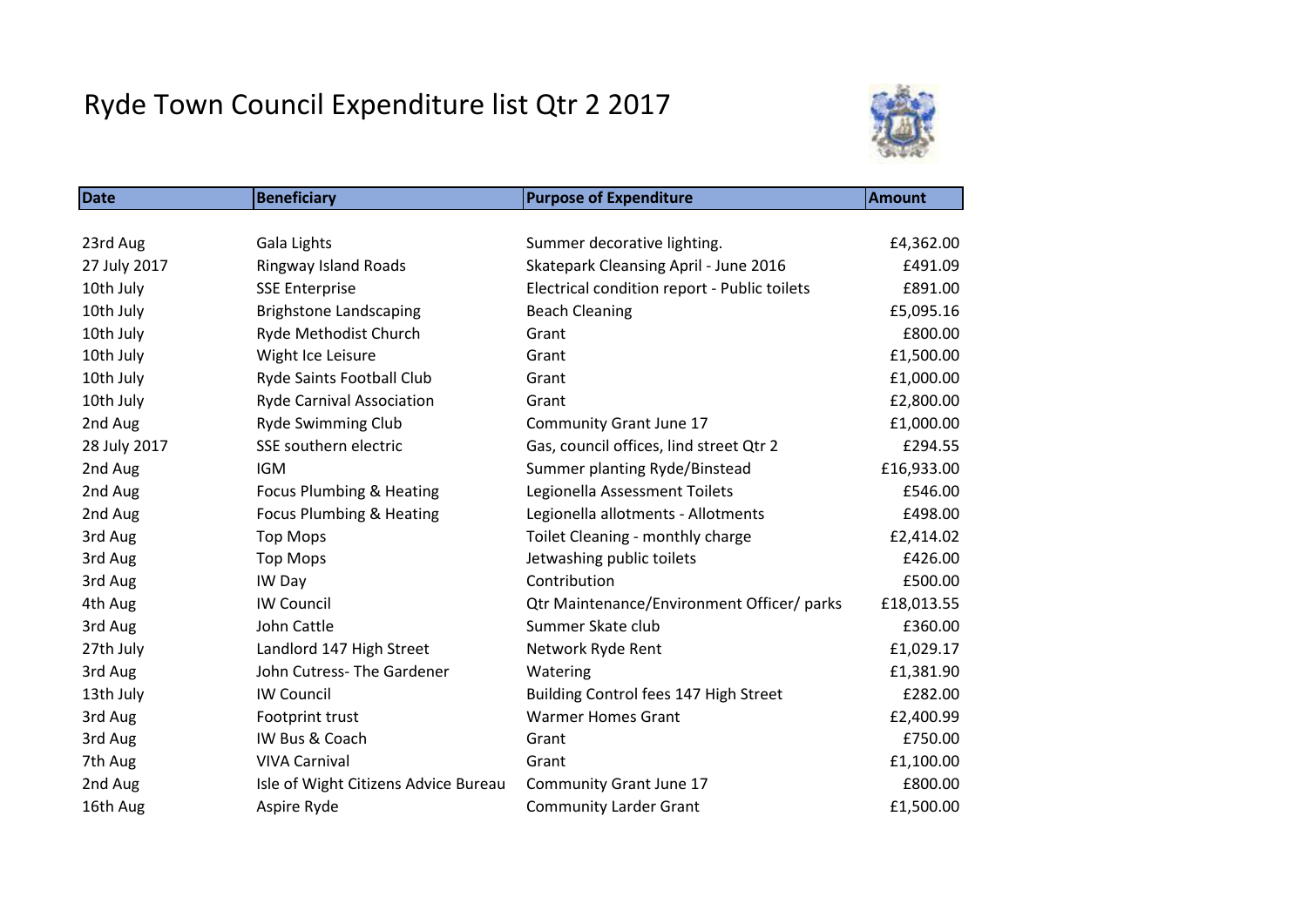| 15th Aug          | John Cattle                    | Skate Club                                      | £650.00    |
|-------------------|--------------------------------|-------------------------------------------------|------------|
| 15th Aug          | <b>Brightstone Landscaping</b> | <b>Beach Cleaning</b>                           | £6,305.78  |
| 19 Augaxd4        | <b>SSE</b>                     | Eastern Esplanade Electricity Toilets 15/2-11/5 | £269.82    |
| 14 August 2017    | Henry Adams                    | Mayors Honorarium                               | £700.00    |
| 21st Aug          | <b>Red Setter Accountancy</b>  | <b>Internal Audit</b>                           | £300.00    |
| 14th Sept         | Beacon                         | <b>Beacon Submission Sept</b>                   | £552.00    |
|                   | Isle of Wight Council          | Land Hire - Games sessions                      | £410.00    |
| 2nd Aug           | 147 High Street                | Rent                                            | £812.50    |
| 30th Aug          | Lariday                        | Rent                                            | £5,500.00  |
| 29th Aug          | <b>Haylands Farm</b>           | <b>Mayors Charity</b>                           | £850.00    |
| 15 September 2017 | Solent co.                     | <b>Island Trains Advertising</b>                | £1,800.00  |
| 15 September 2017 | Island 2000 Charitable Trust   | Gift to Nature - Pig Leg Lane Contribution      | £10,000.00 |
| 15 September 2017 | <b>Island Roads</b>            | Skatepark Cleansing April-June 17               | £491.09    |
| 15 September 2017 | <b>Island Roads</b>            | Skatepark Cleansing July-Sept 17                | £491.09    |
| 15 September 2017 | TopMops                        | Lights St Johns Toilets                         | £344.88    |
| 15 September 2017 | <b>Brightstone Landscaping</b> | <b>Beach Cleaning August</b>                    | £6,063.38  |
| 15 September 2017 | <b>TopMops</b>                 | <b>Contract cleaning August</b>                 | £2,414.02  |
| 15 September 2017 | John Cutress - The Gardener    | <b>Watering August</b>                          | £1,381.90  |
| 15 September 2015 | <b>IOW Council</b>             | <b>Road Crossing Patrol</b>                     | £4,018.61  |
| 15 September 2017 | <b>Brian's Garden Sevices</b>  | Tree Cutting Allotments BR Leach                | £330.00    |
| 15 September 2017 | <b>IOW NHS Trust</b>           | <b>First aid Course</b>                         | £495.00    |
| 05 October 2017   | The Island Copier Company      | Photocopier/ Printer use 1/6-14/9               | £535.24    |
| 05 October 2017   | NJ Mulhern                     | Skatepark repairs                               | £510.00    |
| 05 October 2017   | RydeKings                      | <b>Community Grant</b>                          | £1,000.00  |
| 05 October 2017   | Beacon                         | Newsletter/Advertising/RIB July                 | £936.00    |
| 05 October 2017   | <b>ISBC</b>                    | Fire Doors Lind Street Offices                  | £2,382.00  |
| 05 October 2017   | Beacon                         | <b>October Newsletter</b>                       | £552.00    |
| 02 November 2017  | <b>IW Council</b>              | <b>Recharge Election Fees</b>                   | £8,221.66  |
| 22 September 2017 | <b>Business Stream</b>         | Water Western Esplanade Toilets                 | £2,069.64  |
| 22 September 2017 | <b>Business Stream</b>         | Water St Johns Hill Toilets                     | £429.27    |
| 22 September 2017 | <b>Business Stream</b>         | Water Eastern Esplanade Toilets                 | £436.96    |
| 25 September 2017 | Vic Galluci                    | <b>Classic Car Show Grant</b>                   | £1,450.00  |
| 25 September 2017 | Aspire                         | Grant                                           | £1,500.00  |